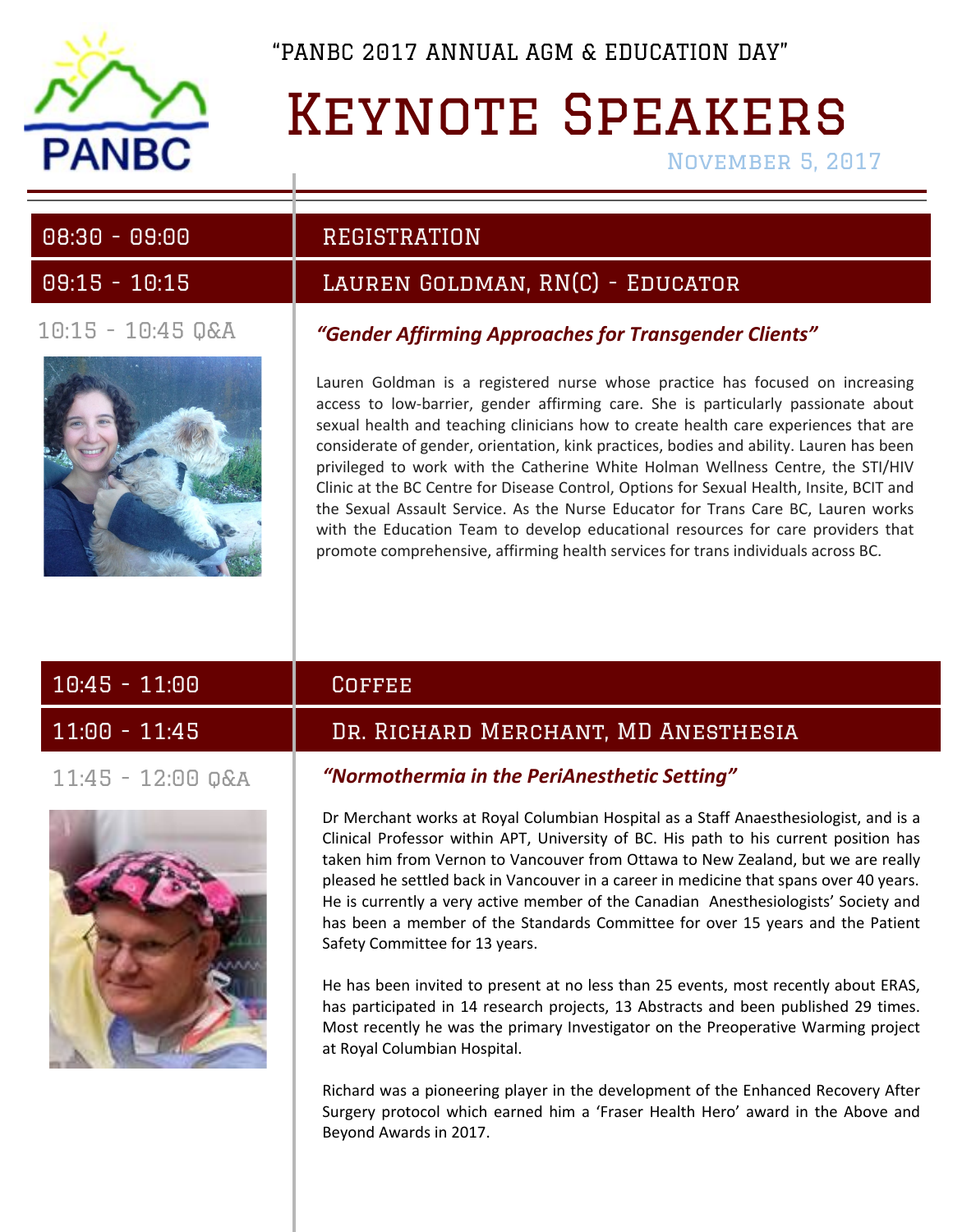

# KEYNOTE SPEAKERS

November 5, 2017

## 12:00 - 12:45 Jim Murphy



## 12:45 - 13:00 q&a *"The Patient Experience"*

Jim Murphy is a husband to Lori Murphy of 20 years and father to four beautiful children. He is currently in the process of returning to work at Amix Real Estate Holdings after a freak accident two years ago. After falling off his bicycle on September 7,2015, Jim had the fight of a lifetime. He spent many months in the hospital and has undergone 25 surgeries. He is grateful for the opportunity to share his story, the struggle to survive, his long road to recovery and the impact on his family.

| $13:00 - 13:20$ | AGM   |
|-----------------|-------|
| $13.20 - 14.00$ | LUNCH |
|                 |       |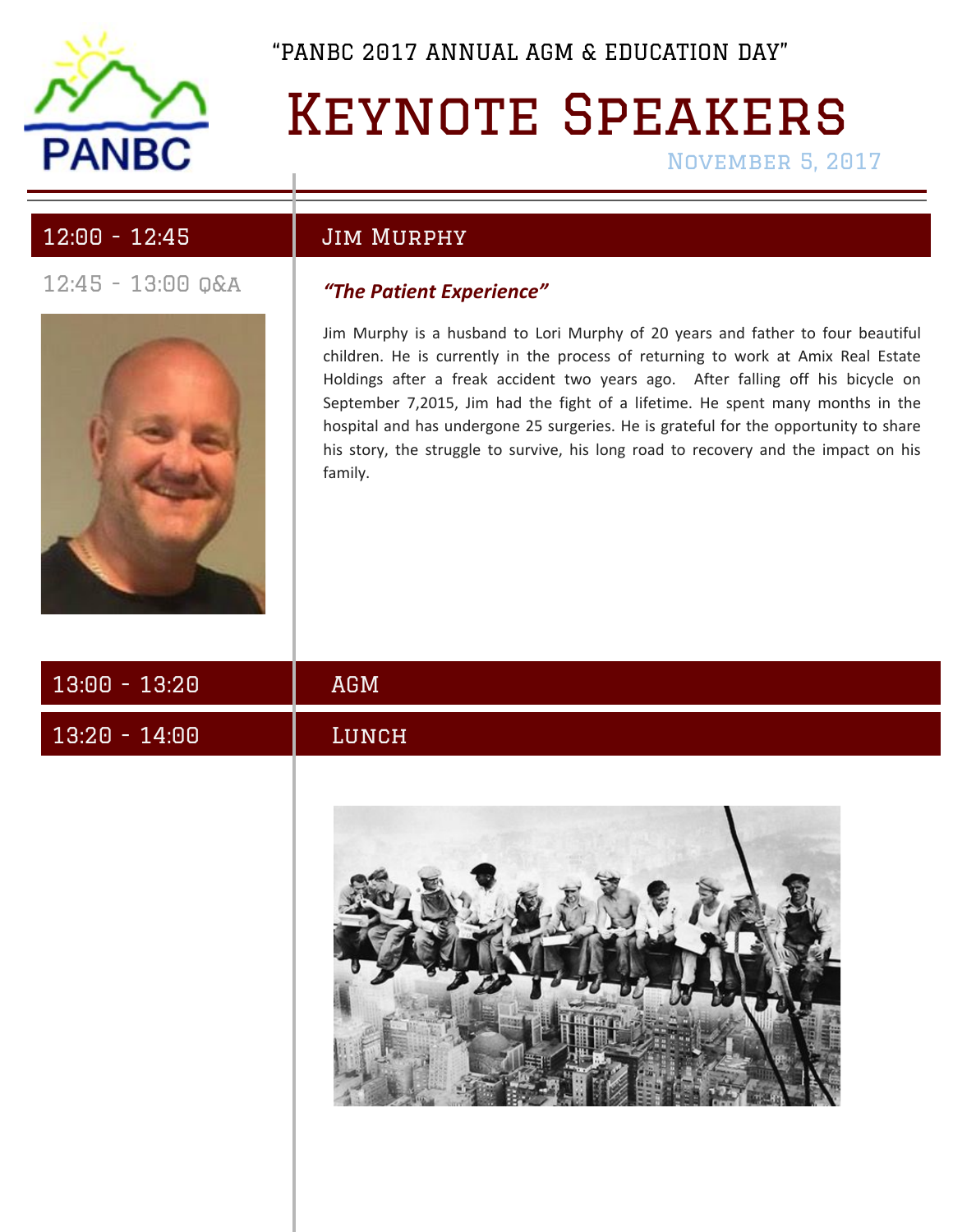

## Keynote Speakers

November 5, 2017

15:00 - 15:10 q&a *"The Fentanyl Crisis"*



## 14:00 - 15:00 Detective Constable Tara Munro

I became a member of the Vancouver Police Department in 2004 attending the Justice Institute of British Columbia for my training. In my first year as a certified police officer, I was assigned to general patrol. After a year in patrol, I was assigned to the Downtown East Side Beat Enforcement Team where I worked for 4 years in a uniform and a plain clothes capacity. This assignment brought me into daily contact with street level drug addicts and low and mid-level drug traffickers. Because of these interactions, most of my investigations were drug related, involving various quantities of cocaine, heroin, marijuana, MDMA and prescription pharmaceuticals.

In 2010, I was assigned to the Organized Crime Section, Drug Unit and have worked in this capacity ever since.

As part of my duties in the Organized Crime Section, I am responsible for investigating various levels of drug trafficking from street level to mid-level as well as high level drug importation and exportation investigations involving large quantities of cocaine, heroin, and marihuana, fentanyl, oxycodone, ketamine, GHB, methamphetamine, MDMA and a variety of prescription pharmaceuticals.

I have worked as an undercover operator and as an instructor for the level 1 undercover operator's course. I have been an instructor and presenter for in house training sessions, school groups, Citizen's Academy, The Provincial Public Service Canada, the Ministry of Social Development, Correctional Service Canada, the Ministry of Child and Family Services, the BC Public Guardian and Trustees Field Investigators and the US Military.

I am a court recognized drug expert both in Provincial and Supreme Court. As the VPD Drug Expert Coordinator, I am responsible for managing requests for drug experts, providing expert opinions, teaching and mentoring new drug experts and setting everyone up for success.

### 15:10 - 15:30 COFFEE BREAK